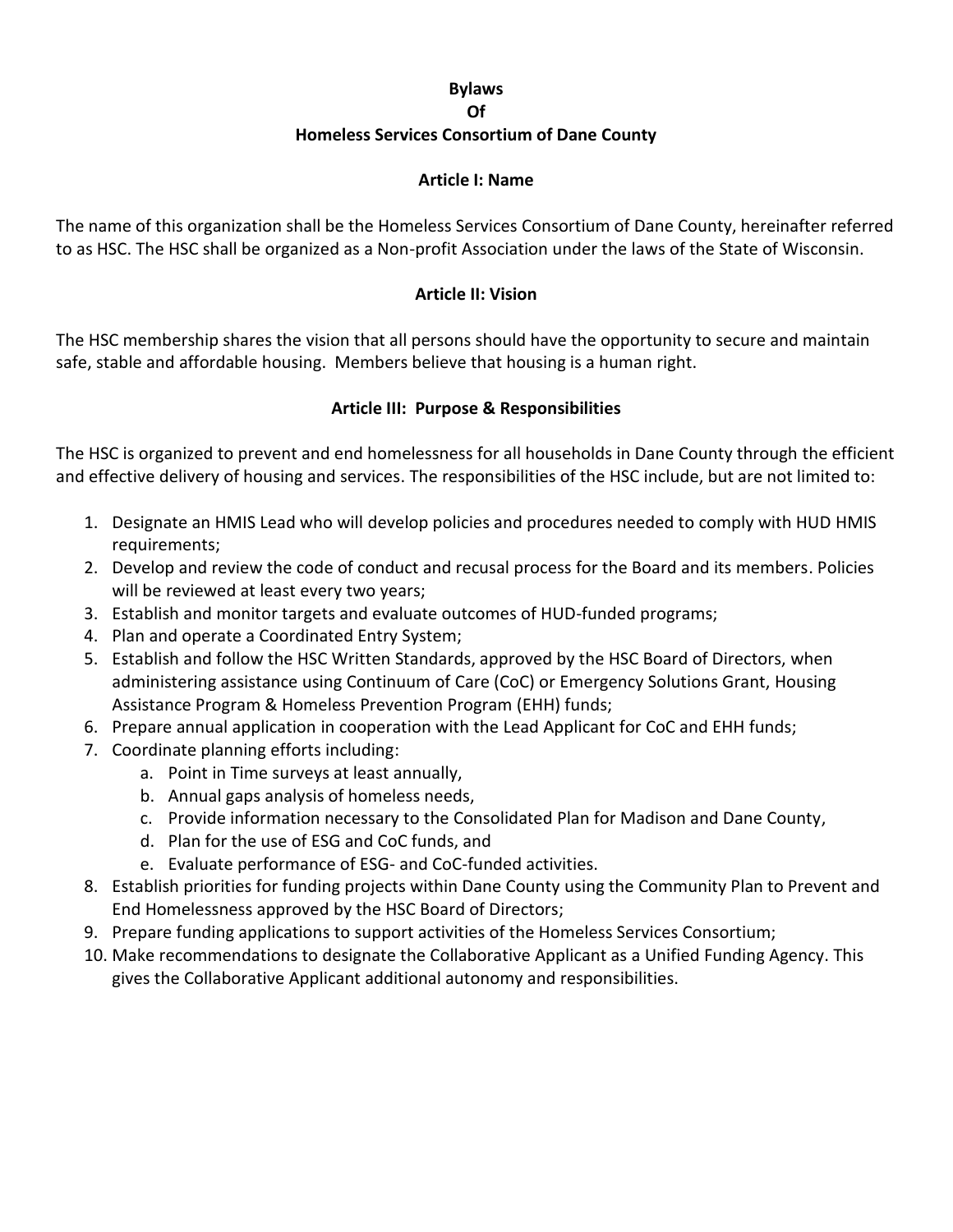## **Article IV: Membership**

#### *Section 1: Members*

Membership is open to any person who shares the vision of the HSC. Members may include, but are not limited to, representatives of service and housing providers, healthcare providers, government officials, developers, public safety staff, landlords, funders, advocates, and persons with lived experience of homelessness. Members are expected to actively participate on committees, participate in advocacy and/or education initiatives, and use data provided by the CoC in public comment. The membership is responsible for the items outlined in the Purpose and Responsibilities section of the bylaws.

There are two levels of membership: agency/organization and individual. Both must submit an application to the CoC.

The HSC membership will elect a Chair and Vice Chair at the HSC Annual Meeting. Terms for Chair and Vice-Chair will be for one year.

#### *Section 2: Meetings*

The HSC membership will meet monthly at a regularly scheduled time and location to be determined by the Chair and Vice Chair of the membership.

An agenda will be set by the Chair and Vice Chair of the HSC membership, considering suggestions from the membership. It will be available prior to each membership meeting and will be emailed to all those persons interested in receiving notification via a distribution list. Agendas will also be published on the HSC website (www.danecountyhomeless.org) The Vice Chair records minutes of the membership meetings. These will be sent out via the distribution list.

The HSC membership will elect a Chair and Vice Chair at the HSC Annual Meeting. Terms for Chair and Vice-Chair will be for one year.

To be eligible to vote for Board members, for HSC Chair/Vice Chair, and on issues related to the bylaws, members must attend a minimum of three (3) HSC Membership and/or HSC Committee (as listed in Appendix B) meetings within the 12 months prior to the vote of the membership. A list of all qualified HSC voters will be compiled by the Chair or their designee and available at any meeting that includes a vote of the membership. Each qualified member who attends the meeting gets one vote.

#### *Section 3: Member Dues*

To date, dues have not been collected. If dues are considered in the future, there will be process for approval. The establishment of HSC membership dues shall have a defined purpose and must be approved by the majority of voting members.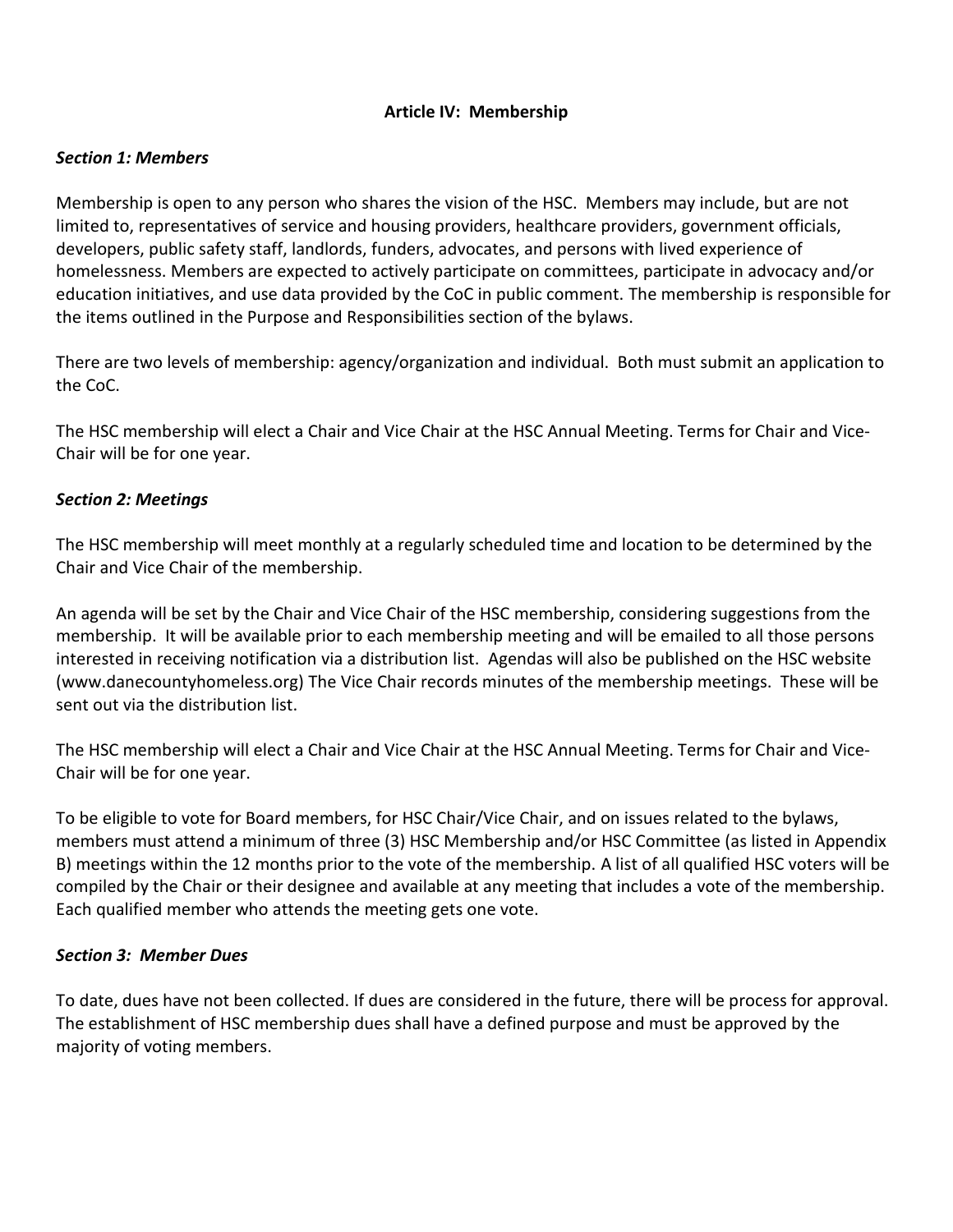## **Section 4: Nondiscrimination**

Members of the Homeless Services Consortium must comply with the nondiscrimination and equal opportunity provisions of Federal civil rights laws, including the following:

- Fair Housing Act prohibits discriminatory housing practices based on race, color, national origin/ancestry, religion, sex, age, family/familial status, disability/handicap, actual or perceived sexual orientation, lawful source of income, gender identity, marital status, domestic abuse/sexual assault/stalking victims, military discharge status, physical appearance, political beliefs, student status, domestic partnership, tenant union association, genetic identity, citizenship status, Section 8 housing voucher participant, non-religion, and homelessness.
- Section 504 of the Rehabilitation Act prohibits discrimination on the basis of disability under any program or activity receiving Federal financial assistance.
- Title VI of the Civil Rights Act prohibits discrimination on the basis of race, color, or national origin under any program receiving Federal financial assistance.
- Title II of the Americans with Disabilities Act prohibits public entities, which includes State and local governments, and special purpose districts, from discriminating against individuals with disabilities in all their services, programs and activities, which include housing, and housing-related services such as housing search and referral assistance.
- Title III of the Americans with Disabilities Act prohibits private entities that own, lease and operate places of public accommodation, which include shelters, social service establishments, and other public accommodations providing housing, from discriminating on the basis of disability.

## **Article V: Governance**

#### *Section 1: Governing Body*

The leadership of the HSC shall be seventeen voting members of a Board of Directors; fourteen are elected by qualified HSC members at its annual meeting, and three are appointed by committees. An additional Board Member representing the lead HMIS function shall be a non-voting member of the Board of Directors.

The Board of Directors will meet at least six times annually at an announced time and location to be determined by the Board.

An agenda for the Board of Directors will be publically noticed on the City of Madison and HSC websites and will be emailed via the HSC distribution list.

#### *Section 2: Board Structure*

Elected and appointed members of the Board of Directors shall be from the following:

1. Three representatives of non-profit agencies providing housing and services for homeless persons. The elected representatives should reflect the variety of Dane County housing and services and homeless subpopulations and must receive funding through the Emergency Solutions Grant (ESG), State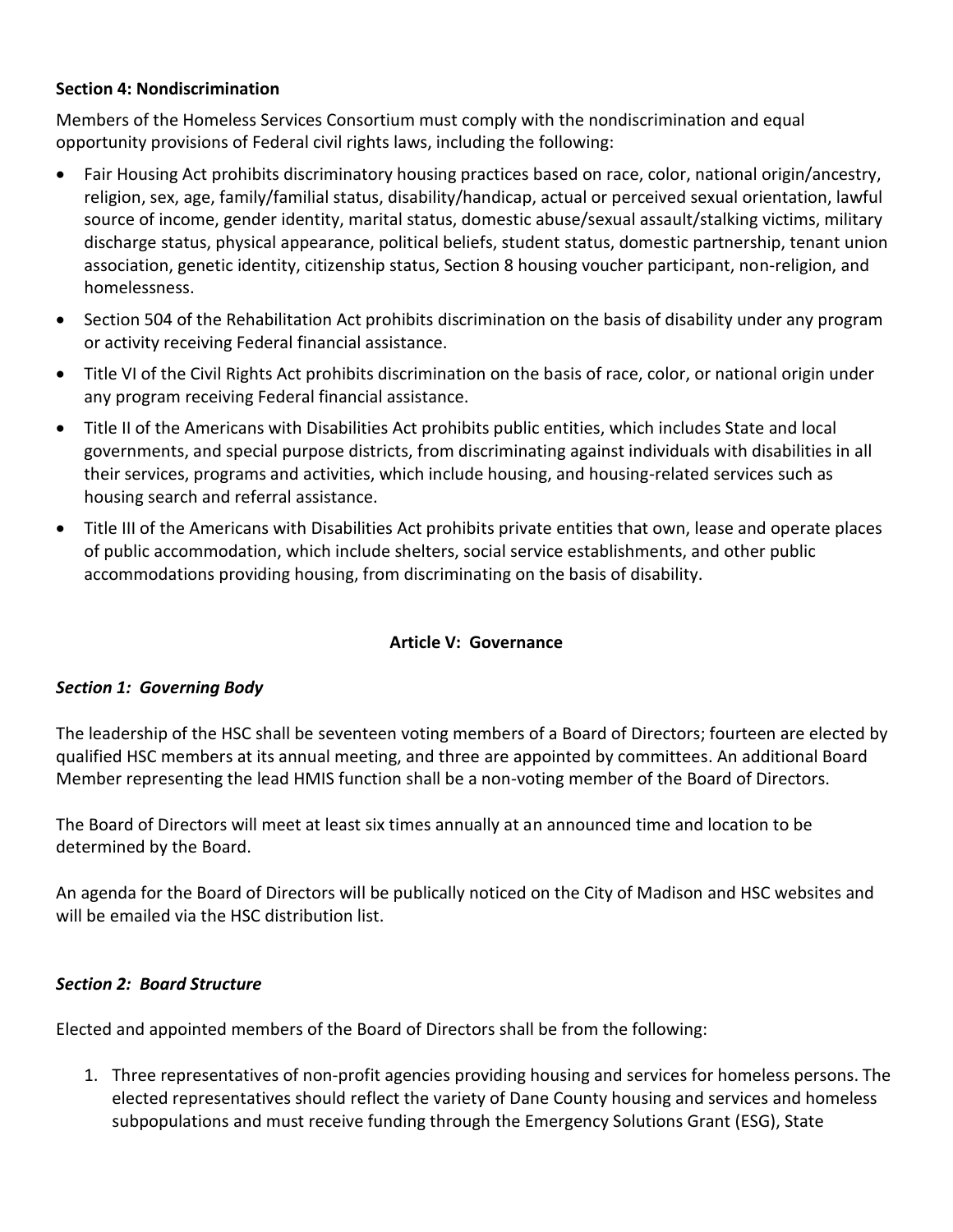Emergency Solutions Grant, Homeless Prevention Program, Housing Program (EHH) or the Continuum of Care Program (CoC).

- 2. Eight representatives at-large. The eight elected at-large representatives may include: business representatives, advocates for homeless populations and victims of domestic violence, local government representatives, funders, medical providers, developers, -faith communities, public safety, and veterans.
- 3. Three representatives with lived experience of homelessness. Two representatives shall be elected by the HSC membership; one representative shall be appointed by the Lived Experience Committee.
- 4. Two youth representatives (ages 17-24) to be appointed by the Youth Action Board. The youth representatives must meet the age requirements at the time of appointment.
- 5. Chair of the Homeless Services Consortium membership group, as voted on by the membership annually.
- 6. One non-voting representative appointed by the lead HMIS agency.

A quorum for the Board of Directors to conduct business of the HSC shall be a majority of Board members. Board members may appear by phone or virtually with notice to the President of the Board of Directors.

Each Board member must annually sign a Code of Conduct as required by federal regulation.

Requests to the Board of Directors for support letters, petition signatures or media should be made to the Board President. The Executive Committee will approve such requests. Any actions will be shared with the HSC membership.

## *Section 3: Officers*

The officers of the HSC Board of Directors shall be the President, Vice President and Secretary, and Treasurer. Officers shall be elected on an annual basis by a majority of the Board of Directors.

# *Section 4: Term*

The following Board members shall serve a three-year term:

- Representatives of non-profit agencies
- Representatives at-large
- Representatives with lived experience of homelessness elected by the HSC membership
- Non-voting representative appointed by the HMIS Lead Agency

The following Board members shall serve a one-year term:

- Chair of the Homeless Services Consortium membership
- Representatives appointed by the Youth Action Board
- Representative appointed by the Lived Experience Committee

Each Board member may serve for no more than six years consecutively. Board members may serve for two consecutive three-year terms, six consecutive one-year terms, or a combination of three and one-year terms that total no more than six consecutive years.

After a 12-month period, former Board members may be nominated.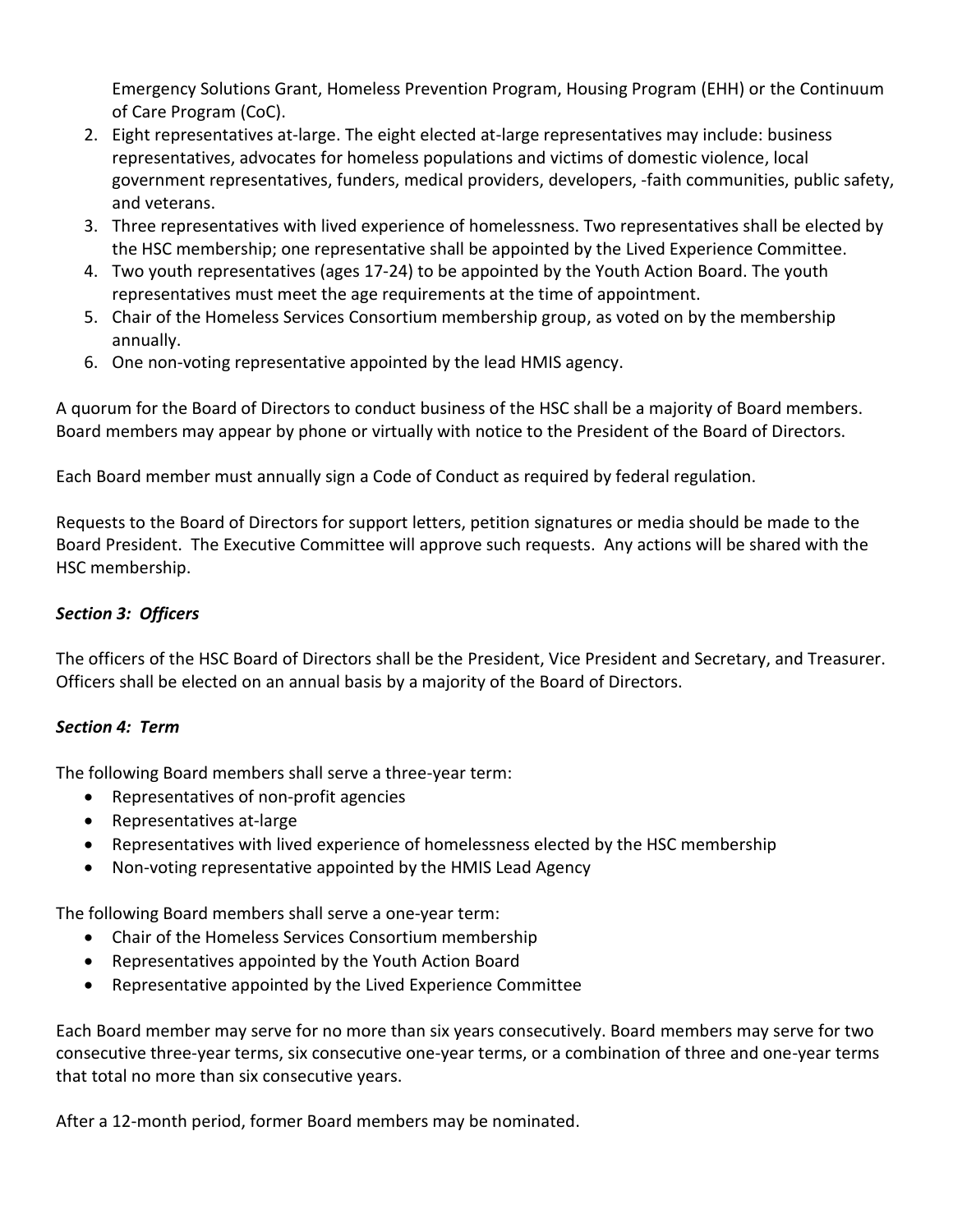## *Section 5: Resignation and Termination*

Resignation from the Board of Directors must be submitted in writing addressed to a Board officer or the CoC Coordinator.

The President, or their designee, has the ability to approve absences from Board meetings. A Board member may be terminated for excess absences from regularly scheduled meetings of the Board. Excess absences are defined as more than three unexcused absences in a 12-month period. A member of the Board of Directors may be removed for other reasons by a vote of a majority of all remaining Board members.

In the event of a mid-term vacancy of an elected position, the President of the Board of Directors shall ask for nominations of interested HSC members; a vote of the majority of the Board of Directors is needed to fill a mid-term vacancy through the end of the term. In the event of a mid-term vacancy of an appointed position, the President of the Board of Directors shall ask the responsible appointing committee/agency to fill a midterm vacancy through the end of the term.

## *Section 6: Meetings and Annual Meeting*

The Board of Directors shall meet at least six times annually. Meetings of the Board of Directors shall comply with Wisconsin Open Meetings law, section 19.81 through 19.98 of Wisconsin Statues.

An Annual meeting will be scheduled in October of each year and may be combined with a regularly scheduled meeting of the HSC membership. Annual membership meetings will follow the same Open Meetings Law requirements as the Board of Directors. At the annual meeting, elections will be held for: 1) Board seats that expire, 2) the Chair and Vice Chair of the HSC membership, and 3) any other issues of importance to the membership.

# *Section 7: Committees*

There shall be permanent committees of the HSC to assist the Board of Directors in meeting their responsibilities of operating the Continuum of Care and on issues related to the stated purpose and responsibilities in Article III. Additional committees may be created by the Board of Directors as deemed necessary to implement programs or perform functions of the HSC. These committees may be temporary or permanent in nature. Please see Appendix B for a list of HSC committees.

Unless otherwise noted, Chairs of the committees will be selected by the members of the committee at least annually. Committee Chairs are responsible to send meeting agendas at least one week in advance and minutes (including attendance) to [hsc@cityofmadison.com](mailto:hsc@cityofmadison.com) for posting on the HSC's website.

Committees are open to all interested persons. Ideally, each committee will have an HSC Board Member as part of their membership.

If the work of one committee complements the work of another, committees are strongly encouraged to schedule joint meetings.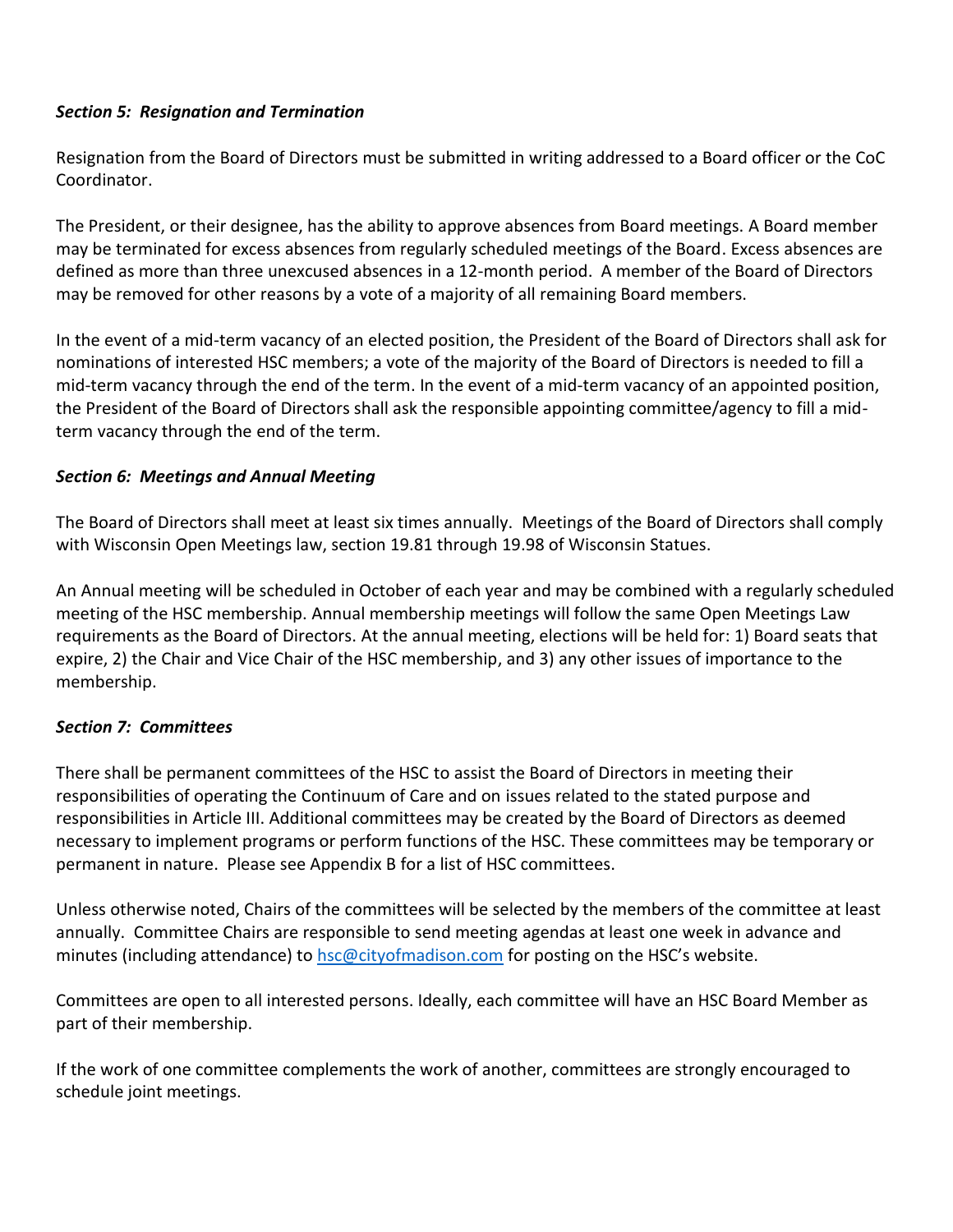## **Article VI: Amendments**

A vote on changes to the bylaws may be called if two (2) qualified HSC members submit proposed changes in writing to the HSC Chair. The request will be presented at the next scheduled meeting of the HSC membership. A vote by qualified members will take place at the following scheduled membership meeting. Amendments to the bylaws may occur by a majority vote of all members in attendance at the meeting.

Adopted by the Homeless Services Consortium Membership on November 16, 2021.

*Jael Currie* Jael Currie 2021 Chair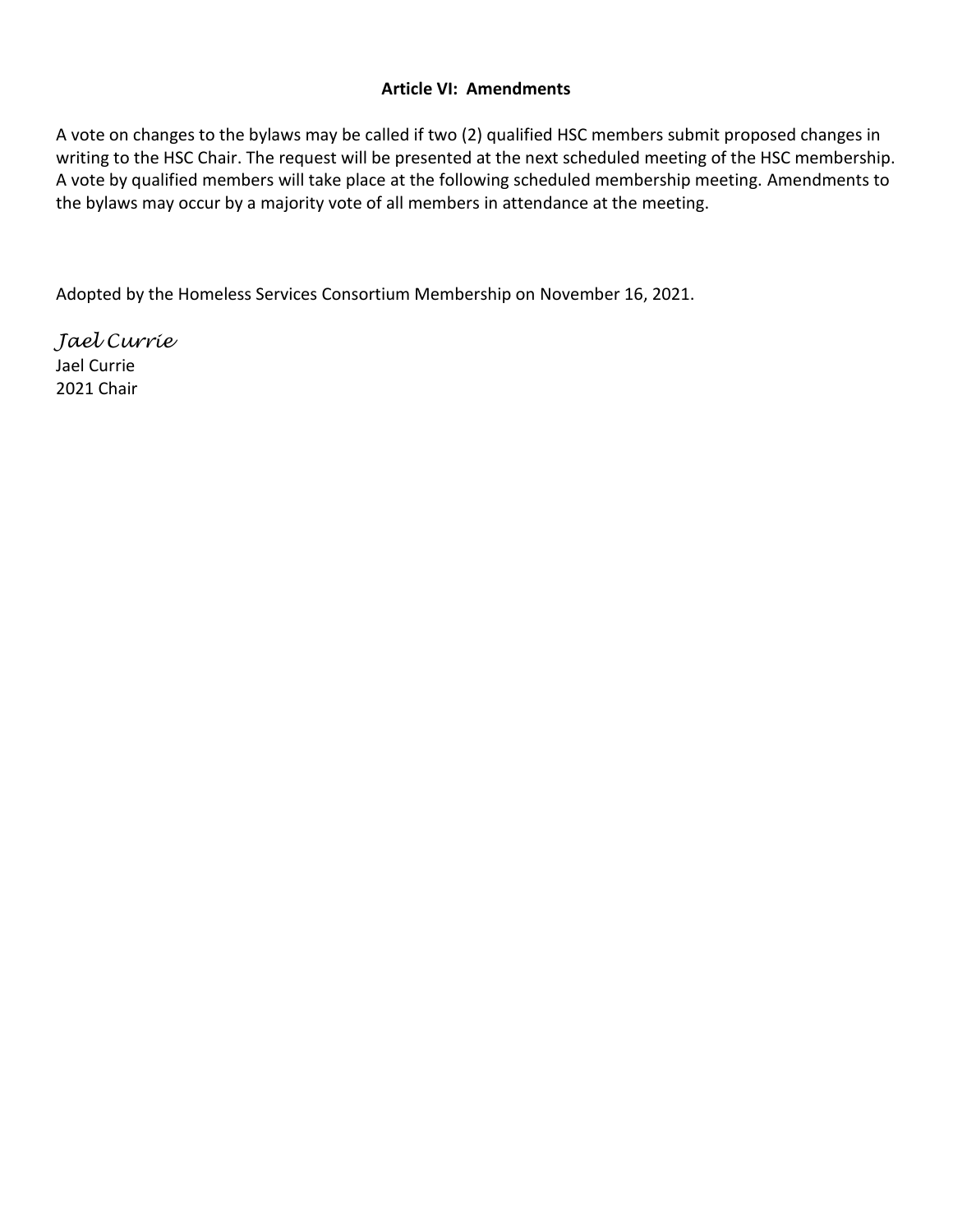# **Appendix A Election Process**

There is an open Nominating and Governance committee that oversees the election process. The election process includes Board of Directors and the Chair and Vice Chair of the Homeless Services Consortium.

- 1) At the August General Membership meeting a notice of the October election will be made to include the upcoming vacant seats and timeframe of the Election process. In addition, an e-mail will be sent to the HSC membership, detailing openings available, the process and including job descriptions and the Board agreement.
- 2) Nominations and self-nomination are accepted via e-mail [\(hsc@cityofmadison.com\)](mailto:hsc@cityofmadison.com), phone call to the CoC Coordinator or in person to the CoC Coordinator or member of the Executive Committee of the Board.
- 3) Bios of all nominees will be sent out to the HSC via the listserv and available in hard copy at the Annual Meeting.
- 4) Prior to the Annual meeting, the Nominating and Governance committee will send questions to the nominees and will send their answers to the listserv and provide hard copies at the Annual Meeting.
- 5) The Nominating and Governance Committee will create ballots.
- 6) Members who have attended 3 HSC Membership and/or HSC Committee (as listed in Appendix B) meetings within the 12 months prior to, and including the October HSC Membership meeting, are eligible to vote. For those members who have attended 3 meetings, but can't attend the October meeting an electronic ballot will be provided.
- 7) At the Annual Meeting, candidates will have 2 minutes to speak to the Membership.
- 8) Ballots will be counted by the CoC Coordinator and a member of the HSC Board who is not running for re-election.
- 9) Notification of results will be sent to the HSC listserv after candidates have been notified.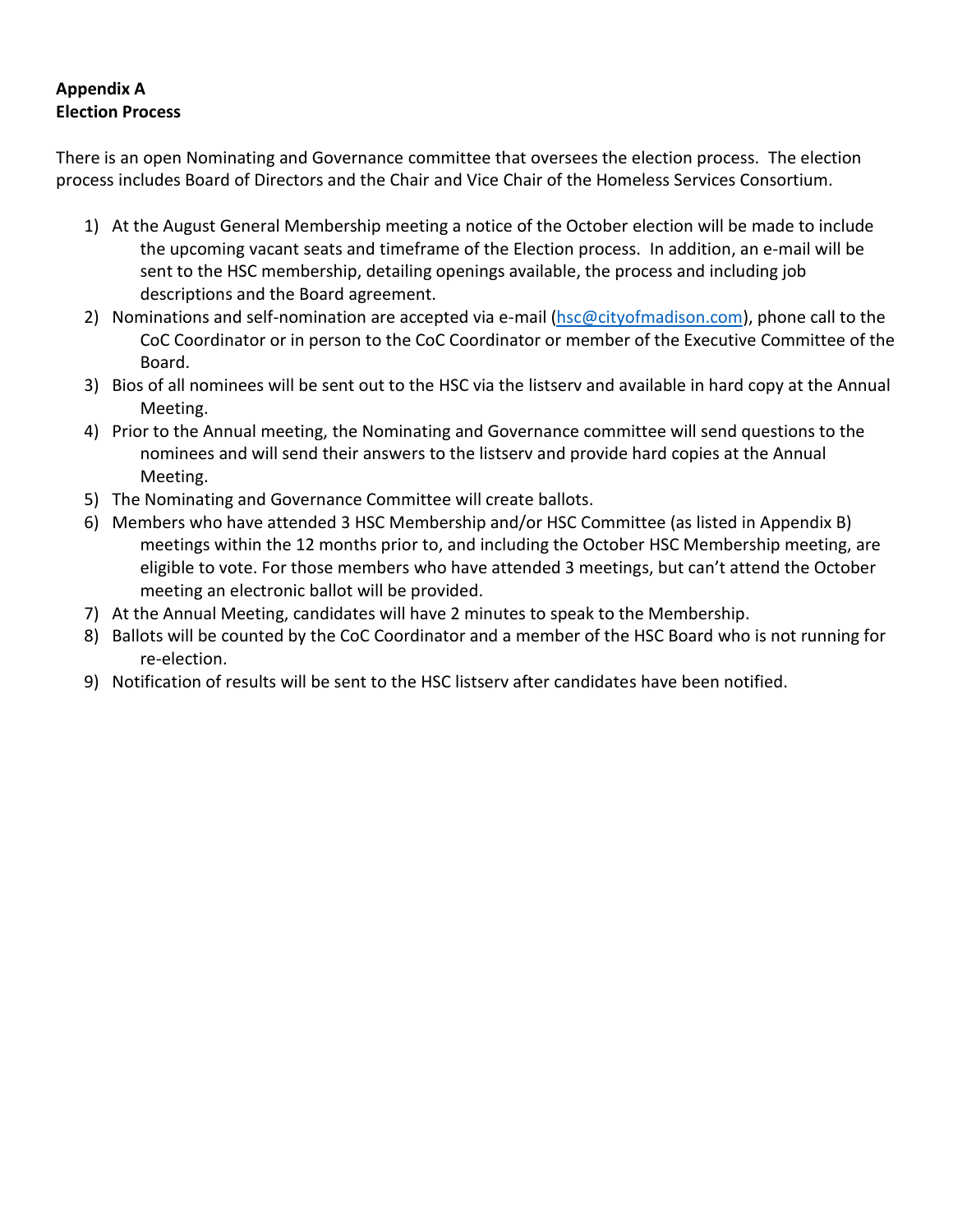## **Appendix B**

## **Board Executive Committee**

Committee members consist of the HSC Board President, Vice President, Secretary, Treasurer and CoC Coordinator (for staff support). Duties – Set agendas for Board meetings, approve signature or support/advocacy letters, convene a group to conduct review of the CoC Coordinator, provide support during annual elections, discuss and respond to grievances of the HSC Board Code of Conduct, make recommendations to full Board on Board policies, other duties assigned by the HSC Board.

## **Committee to End Youth Homelessness**

The Committee to End Youth Homelessness (CEYH) is a standing committee of the Dane County Homeless Services Consortium. The two (2) primary charges of the CEYH are to: 1) develop recommendations and strategies for ending homelessness amount unaccompanied minor youth and 18-24 year olds residing in Dane County, and 2) provide a forum for stakeholders to communicate and collaborate with each other. Ideally, committee membership shall include persons representing the following groups:

- Youth with lived experience
- Organizations (government and private) providing services to homeless youth
- Youth Justice
- Child Welfare
- Youth Action Board

## **Community Plan to Prevent and End Homelessness Oversight Committee**

Monitor and report annual results on Action Steps in the Community Plan; responsible for planning five (5) year community process to review goals and objectives to ensure that they continue to reflect current and future activities; review plan to ensure goals are relevant for community; annually recommend priorities to the HSC Board; committee must meet at least quarterly; membership should include direct service staff and agency managers.

## **Core Committee**

Advise the Board of Directors on: annual CoC and EHH application requirements, issues related to operation and performance of the local coordinated entry system, HUD and local priorities for funding and issues related to managing the local homeless management information system (HMIS); remain informed of HUD priorities and requirements; identify and document gaps in service; complete an annual review of the Written Standards and create schedule for improvements; regularly examine systems performance measures and other identified data points; offer peer to peer technical assistance as needed; identify areas of needed professional development for the HSC: implement strategies that are outlined in submitted funding applications; prepare annual applications in cooperation with the Lead Applicant for CoC and EHH funds; agencies that receive CoC or EHH funds must participate in this committee.

#### **Education and Advocacy Committee**

Educate and inform the HSC membership and public on local efforts to serve the Dane County homeless population; provide trainings related to public benefits and mainstream resources to the HSC membership including how best to coordinate services; provide education on systems change to the HSC membership and public; seek out and advertise opportunities for professional development for HSC members; monitor and respond to proposed federal, state, and local legislation and education HSC members on issues affecting the homeless population and ways to respond; annually provide an advocacy platform for HSC Board approval.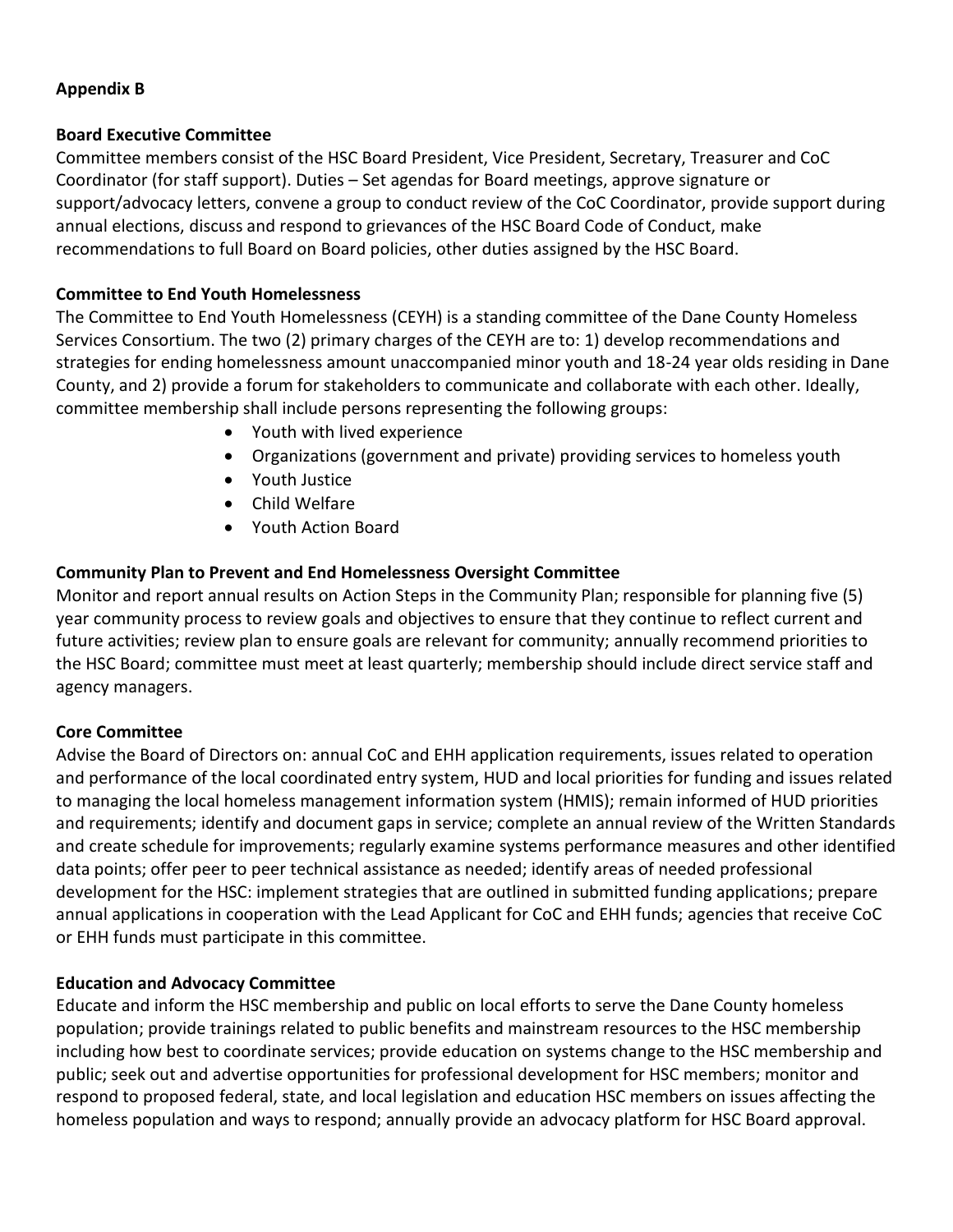### **Funders Committee**

Provide a forum for public and private funders of housing and services targeted to homeless and at-risk persons to share information and coordinate activities as possible; use the Community Plan to Prevent and End Homelessness when setting funding priorities; membership will include HSC Board President. Make recommendations to designate the Collaborative Applicant as a Unified Funding Agency. This gives the Collaborative Applicant additional autonomy and responsibilities.

#### **Lived Experience Committee**

The Lived Experience Committee's duties will be providing expertise and recommendations to the Continuum of Care to improve the quality and the effectiveness of the homeless service system and housing programs. The Lived Experience Committee will consist of individuals who are formerly homeless or at risk of becoming homeless. The Lived Experience Committee will have decision-making capabilities in the funding process with at least one member who will hold a seat on the HSC Board of Directors. The expectation of the Lived Experience Committee member will be that they also join at least one other standing committee in the Continuum of Care.

Additionally, the Lived Experience Committee will act as a pass-through for the Board of Directors as this committee will be responsible for reviewing new request for policy changes of programs that are within the Continuum of Care and for new projects that are going to be introduced to the board for approval. Not only would they be a standing committee of the Continuum of Care, but this committee will also be responsible for gathering on an as needed basis to review proposals and together deciding if language should be implemented or changed to reflect the population that is being served.

The LEC will also have influence on enhanced program and agency service delivery in addition to system-wide policy changes in a variety of ways, including but not limited to: having representation during annual CoC monitoring visits conducted by the CoC Coordinator, HMIS representative and possible Board members; have representation on application review teams that read and score applications before making funding recommendations to the Board; and providing public comment at Board meetings to provide input when the Board votes on changes to the Written Standards or other documents provided by HSC committees.

## **Point-In-Time Committee**

Coordinate efforts to implement sheltered and unsheltered Point in Time Count of Homelessness (PIT); advise the Board of Directors on issues related to methodology and other HUD requirements for the PIT counts; committee must be chaired by an agency that provides outreach services.

#### **Nominating & Governance Committee**

The Chair of the Nominating Committee will be appointed by the President of the Board of Directors. Duties – Recruit a broad spectrum of potential Board of Director candidates, solicit interested persons and review qualifications in order to present a ballot at the Annual Meeting of potential Board members; memberships should include at least one current Board Member who is not up for reelection; review bylaws at least biannually and present suggested changes to the Board of Directors. Develop and review the code of conduct and recusal process for the Board and its members. Policies will be reviewed at least biannually

#### **Shelter Providers Committee**

Advise the Board of Directors on issues related to the operation of the emergency shelter system including unmet needs; provide forum for shelter providers to improve coordinated efforts to move homeless persons out of homelessness as soon as possible.